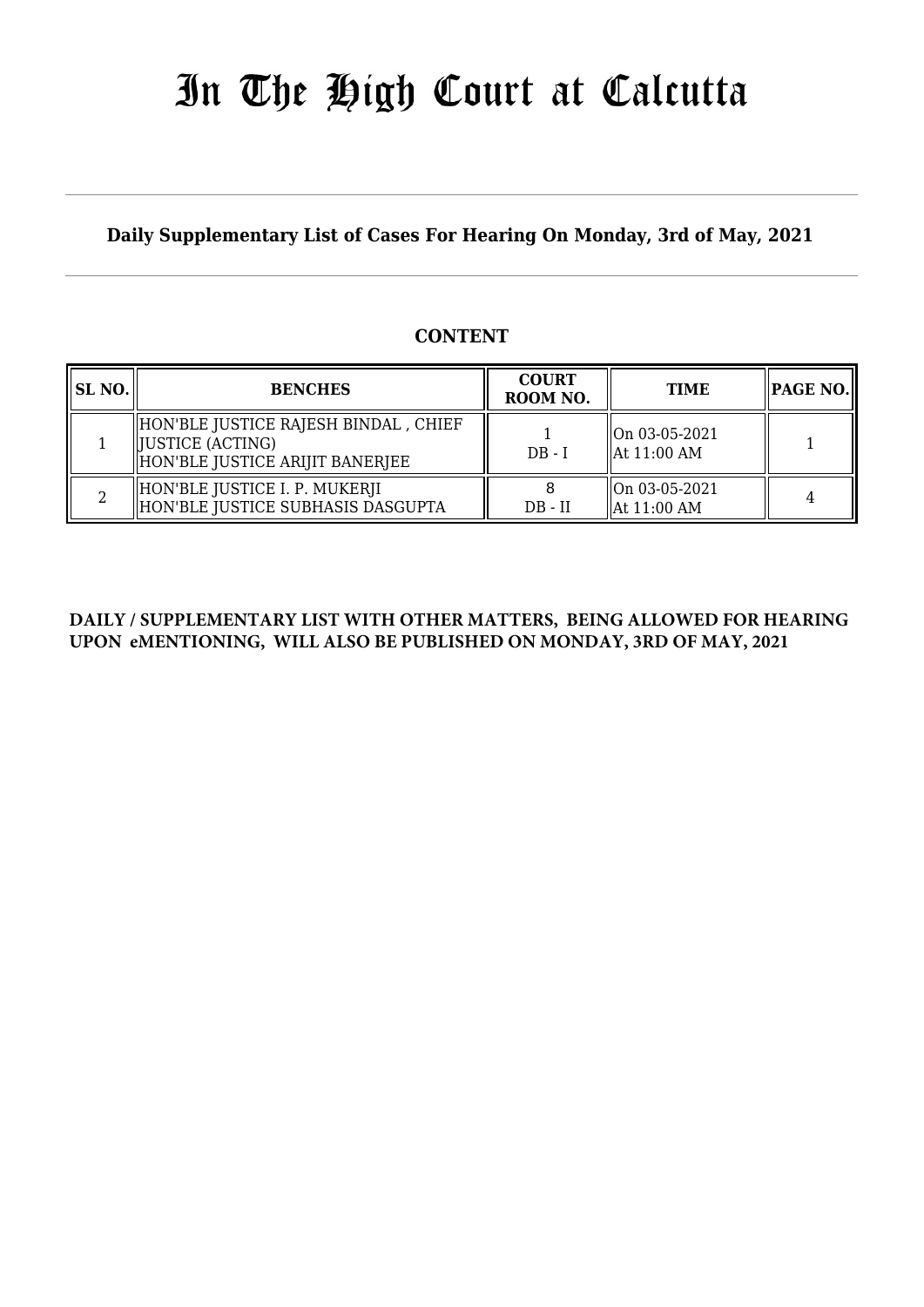

## In The High Court at Calcutta

### **Appellate Side**

**DAILY CAUSELIST For Monday The 3rd May 2021**

**COURT NO. 1**

**DIVISION BENCH (DB - I)**

**AT 11:00 AM**

#### **HON'BLE JUSTICE RAJESH BINDAL , CHIEF JUSTICE (ACTING)**

**HON'BLE JUSTICE ARIJIT BANERJEE**

**VACATION BENCH --------------------------**

#### **(VIA VIDEO CONFERENCE)**

#### **ALL DIVISION BENCH MATTERS.**

**NOTE: MATTERS WILL BE TAKEN UP THROUGH PHYSICAL HEARING ONLY WHEN BOTH THE PARTIES ARE AGREED.**

|                | <b>PIL MATTERS</b>                                |                                                                                       |                          |  |  |
|----------------|---------------------------------------------------|---------------------------------------------------------------------------------------|--------------------------|--|--|
| 1              | WPA(P)/140/2021                                   | <b>FUAD HALIM</b><br><b>VS</b><br>UNION OF INDIA AND ORS.                             | <b>GULSANWARA PERVIN</b> |  |  |
|                |                                                   |                                                                                       |                          |  |  |
| $\overline{2}$ | WPA/5506/2021                                     | <b>TO BE MENTIONED</b><br>SATYA RANJAN CHAUDHURI<br>RUPRAJ BANERJEE                   |                          |  |  |
|                | [Swasta Steel Industries<br>Ltd.]                 | <b>VS</b><br>SECURITIES AND EXCHANGE<br><b>BOARD OF INDIA</b>                         |                          |  |  |
| 3              | FMAT/146/2021                                     | <b>GAUTAM KUNDU</b>                                                                   | <b>MINAL PALANA</b>      |  |  |
|                |                                                   | <b>VS</b><br>THE JOINT DIRECTOR,<br>ENFORCEMENT DIRECTORATE,<br><b>GOVT. OF INDIA</b> |                          |  |  |
|                | IA NO: CAN/1/2021                                 |                                                                                       |                          |  |  |
| 4              | WPA/136/2021                                      | GOPAL CHANDRA SASMAL                                                                  | SANDIP KUMAR MANDAL      |  |  |
|                |                                                   | VS<br>STATE OF WEST BENGAL AND<br>ORS.                                                |                          |  |  |
|                |                                                   | <b>FOR ORDERS</b>                                                                     |                          |  |  |
| 5              | WPA/28391/2015<br>[ Togo Group of<br>Companies ]  | SUBHAS CHANDRA MONDAL &<br>ANR<br><b>VS</b><br>UNION OF INDIA & ORS                   | SUBHASIS CHAKRABORTY     |  |  |
|                | IA NO: CAN/1/2019(Old No:CAN/4225/2019)           |                                                                                       |                          |  |  |
| wt6            | WPA/12663/2019                                    | MD. SHER SAHA HAQUE                                                                   | <b>ARINDAM DAS</b>       |  |  |
|                |                                                   | <b>VS</b><br>UNION OF INDIA & ORS.                                                    |                          |  |  |
| wt7            | WPA/235/2018                                      | <b>AMITAVA RAY &amp; ORS</b><br><b>VS</b><br>UNION OF INDIA & ORS                     | <b>BISWAJIT SARKAR</b>   |  |  |
| 8              | WPA/4368/2016<br>[ Sivam Agro Farming<br>$Ltd.$ ] | <b>SACHIN BISWAS &amp; ANR</b><br><b>VS</b><br>UNION OF INDIA & ORS                   | SUBHASIS CHAKRABORTY     |  |  |
| 9              | WPA/19813/2015<br>[Saviour Gr. of<br>Companies ]  | <b>BABLU KUMAR GARAI &amp; ORS</b><br><b>VS</b><br>UNION OF INDIA                     | ARINDAM DAS              |  |  |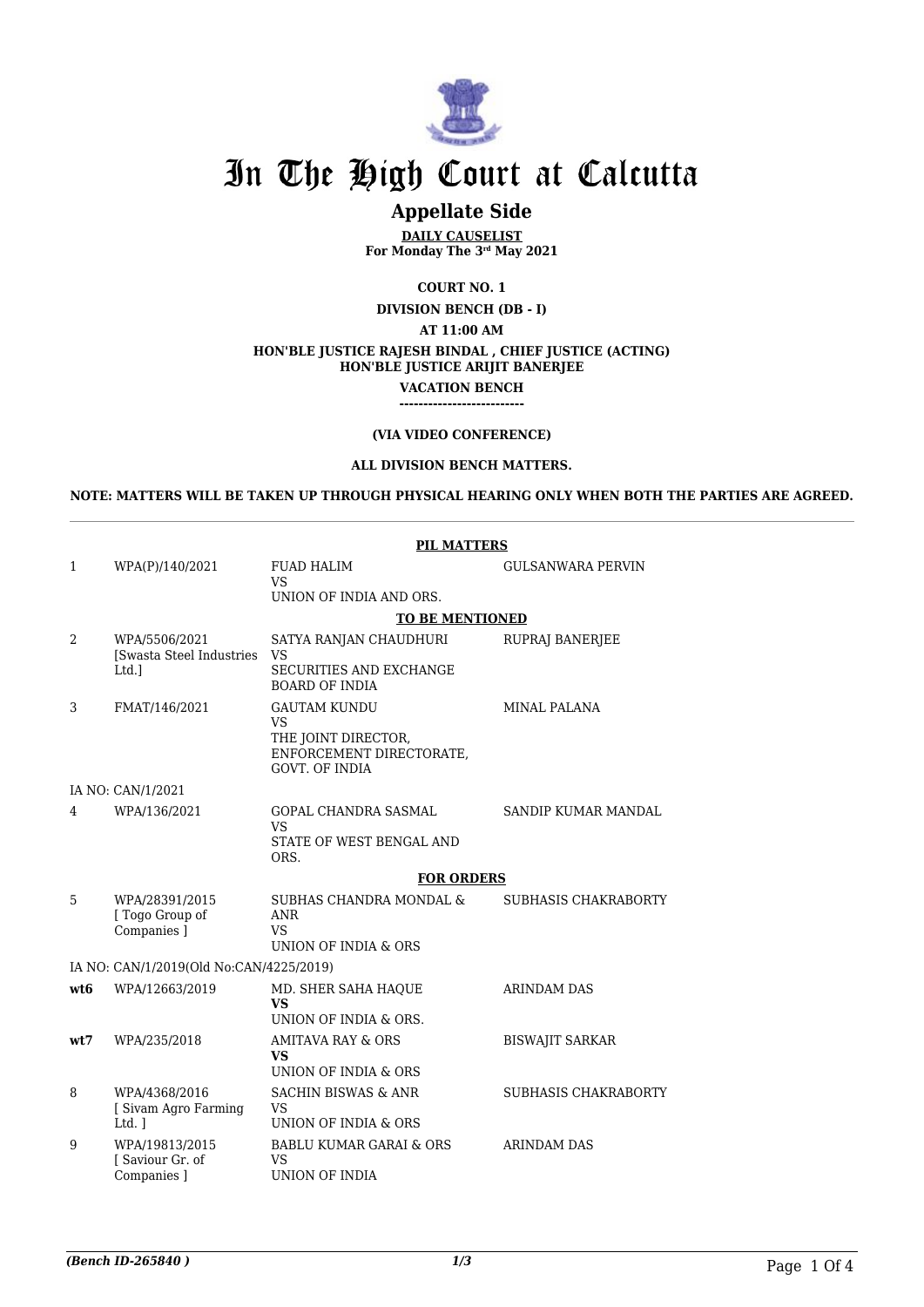| 10 | WPA/4356/2018<br>Magnox Infra Projects<br>Ltd.1               | TAPAN KUMAR MAITI & ORS<br>VS<br>UNION OF INDIA & ORS                                                    | RAMA HALDER                            |
|----|---------------------------------------------------------------|----------------------------------------------------------------------------------------------------------|----------------------------------------|
| 11 | WPA/4352/2018<br>[ Everlight Realcom Infra VS<br>Ltd. $\vert$ | TAPAN KUMAR MAITI & ANR<br>UNION OF INDIA &ORS                                                           | RAMA HALDER                            |
| 12 | WPA/5920/2018<br>[Falkon Industries]                          | AMAL KUMAR SAHA & ORS<br>VS<br>STATE OF WEST BENGAL & ORS                                                | SUMAN<br>SEHANABIS(MANDAL)             |
| 13 | WPA/27029/2015<br>[ VMG Agro ]                                | LATIKA GHOSH & ORS<br>VS<br>UNION OF INDIA & ORS                                                         | PUJA BERIWAL                           |
| 14 | WPA/15902/2017<br>[ Nirmal Bang Securities VS<br>Pvt. Ltd. 1  | SUNIL KUMAR CHAKRABORTY<br>UNION OF INDIA & ORS                                                          | A ROY CHOWDHURY                        |
| 15 | WPA/20538/2018<br>[ Green Touch Project<br>Ltd.]              | ASHOK KUMAR SINGH & ORS<br>VS<br>UNION OF INDIA & ORS                                                    | RAMJI MUNSI                            |
|    | wt16 WPA/11716/2019                                           | RAJARAM PASWAN & ORS<br><b>VS</b><br>UNION OF INDIA & ORS                                                | DIPANKAR HALDER                        |
|    | wt17 WPA/3402/2020                                            | ARVIND KUMAR PATEL & ORS<br>VS                                                                           | RAMIJ MUNSI                            |
|    | wt18 WPA/5026/2019                                            | UNION OF INDIA & ORS<br>AJAY KR VERMA<br>VS<br>UNION OF INDIA & ORS                                      | SUBHASIS CHAKRABORTY                   |
| 19 | WPA/24543/2015<br>[MRS Group ]                                | AJIT MANDAL & ORS<br>VS.<br>UNION OF INDIA & ORS                                                         | ARINDAM DAS                            |
|    | IA NO: CAN/1/2017(Old No:CAN/3353/2017)                       |                                                                                                          |                                        |
| 20 | WPA/183/2018<br>[ Real Sunrise Chemtech VS<br>Ltd.]           | SHESH KUMAR YADAV<br>STATE OF WEST BENGAL & ORS                                                          | SAMIT BHANJA                           |
| 21 | WPA/25201/2016<br>[ Gurukul Project Ltd.]                     | ARDHENDU BIKASH SAMANTA &<br><b>ORS</b><br>VS.                                                           | PRASANTA BEHARI<br>MAHATA              |
|    |                                                               | UNION OF INDIA & ORS                                                                                     |                                        |
| 22 | WPA/18268/2015<br>[Sun Heven Agro (I)<br>Ltd.                 | DULAL CHANDRA DUTTA<br>VS<br>UNION OF INDIA & ORS                                                        | <b>GAUTAM NARAYAN</b><br>BHATTACHARJEE |
| 23 | WPA/18264/2015<br>[ Swabhumi Real Estate<br>$(I)$ Ltd. $]$    | <b>SUMANTA SAHA &amp; ANR</b><br>VS<br>UNION OF INDIA & ORS                                              | S CHAKRABORTY                          |
| 24 | WPA/25929/2016<br>[ RMB Textile<br>International Ltd.1        | NURUDDIN MIR & ORS<br>VS<br>UNION OF INDIA & ORS                                                         | SANDIP ROY CHOUDHURY                   |
|    | IA NO: CAN/1/2017(Old No:CAN/8861/2017)                       |                                                                                                          |                                        |
| 25 | WPA/11801/2015<br>[Ramel Industries Ltd.]                     | PRABIR MONDAL & ANR<br>VS<br>UNION OF INDIA & ORS                                                        | SUBHASISH<br><b>CHAKRABORTY</b>        |
|    | IA NO: CAN/1/2021                                             |                                                                                                          |                                        |
|    | wt26 WPA/1231/2017                                            | SUKANTA DEB & ANR<br>VS<br>UNION OF INDIA & ORS                                                          | J SAMANTA                              |
|    | IA NO: CAN/1/2019(Old No:CAN/10477/2019)                      |                                                                                                          |                                        |
|    | wt27 WPA/13097/2014                                           | NIL RATAN JHA & ORS<br>VS                                                                                | MD IDRISH                              |
|    |                                                               | STATE OF WEST BENGAL & ORS<br>IA NO: CAN/1/2014(Old No:CAN/5338/2014), CAN/2/2014(Old No:CAN/10713/2014) |                                        |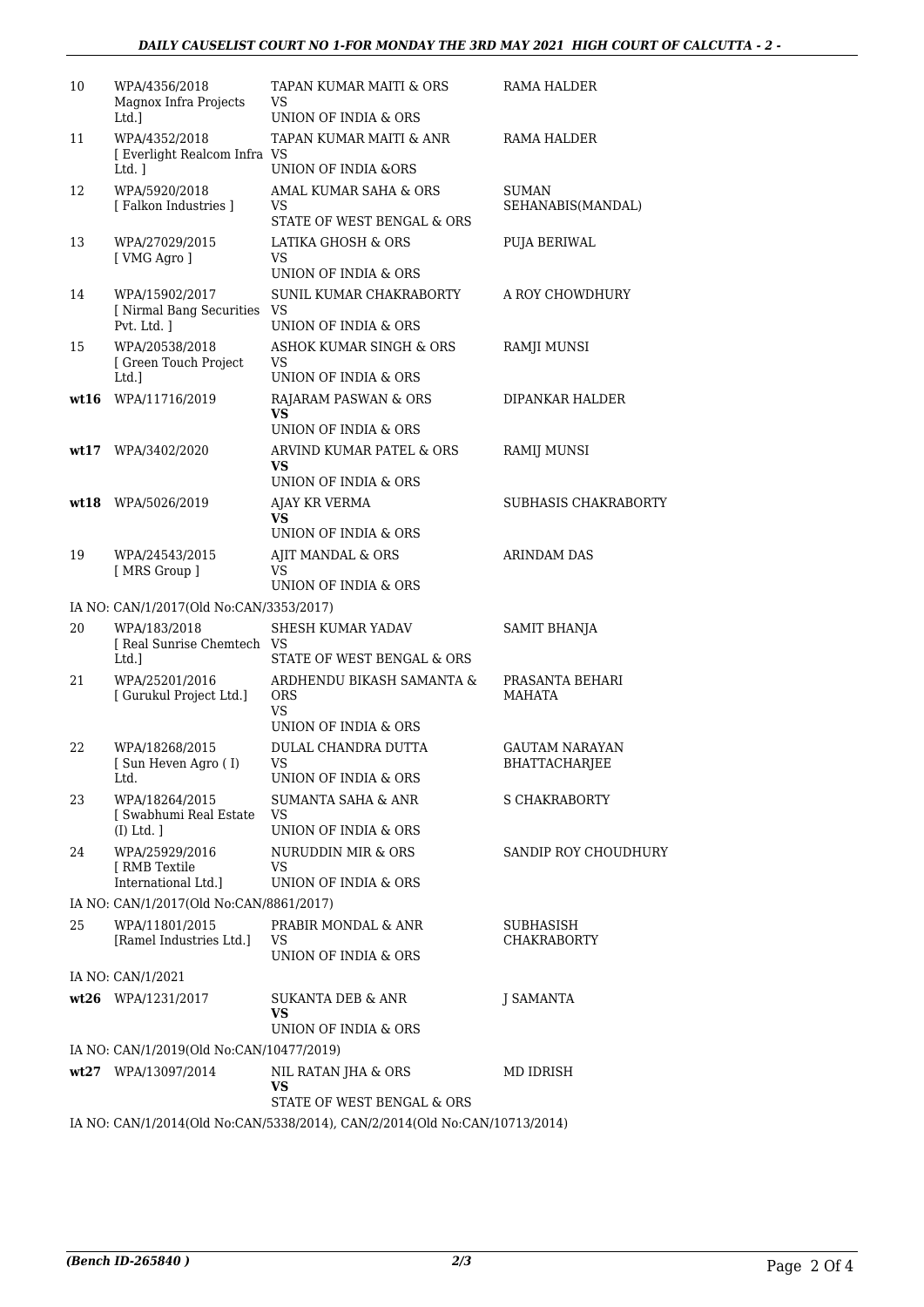#### *DAILY CAUSELIST COURT NO 1-FOR MONDAY THE 3RD MAY 2021 HIGH COURT OF CALCUTTA - 3 -*

|    | wt28 WPA/19814/2015                      | GADADHAR DAS & ORS<br><b>VS</b><br>UNION OF INDIA                        | <b>ARINDAM DAS</b>               |
|----|------------------------------------------|--------------------------------------------------------------------------|----------------------------------|
|    | wt29 WPA/26117/2017                      | <b>SUBHASIS KOLEY</b><br><b>VS</b><br>UNION OF INDIA & ORS               | SUBIR KR<br><b>BHATTACHARYYA</b> |
| 30 | WPA/25389/2016<br>[Sahara]               | <b>ASTAPADA DAS &amp; ANR</b><br>VS<br>UNION OF INDIA & ORS              | KUNAL GANGULY                    |
|    |                                          | IA NO: CAN/1/2019(Old No:CAN/384/2019), CAN/2/2019(Old No:CAN/5732/2019) |                                  |
|    | wt31 WPA/22732/2019                      | PRABIR DUTTA<br>VS<br>UNION OF INDIA & ORS                               | MADAN MOHAN ROY                  |
|    | wt32 WPA/22733/2019                      | BIPUL CHANDRA DANDAPATH<br>VS.<br>UNION OF INDIA & ORS                   | <b>MADAN MOHAN ROY</b>           |
|    | wt33 WPA/22734/2019                      | PHOOL CHAND SHAW<br><b>VS</b><br>UNION OF INDIA & ORS                    | <b>MADAN MOHAN ROY</b>           |
|    | wt34 WPA/22735/2019                      | <b>INDU DEVI SHAW</b><br>VS.<br>UNION OF INDIA & ORS                     | <b>MADAN MOHAN ROY</b>           |
|    | wt35 WPA/4149/2020                       | MD NOORULLAH<br><b>VS</b><br>UNION OF INDIA & ROS                        | <b>MADAN MOHAN ROY</b>           |
|    | wt36 WPA/4482/2020                       | <b>BINA SINHA</b><br>VS.<br>STATE OF WEST BENGAL & ORS                   | ANIRBAN CHAKRABORTY              |
|    | wt37 WPA/5859/2021                       | MD MOZAMMEL HOQUE<br><b>VS</b><br>UNION OF INDIA AND ORS.                | LIPIKA CHATTERJEE                |
|    | wt38 WPA/888/2019                        | MD. ALI & ANR<br><b>VS</b><br>UNION OF INDIA & ORS                       | SOMESH KUMAR GHOSH               |
| 39 | WPA/27950/2017<br>[ Win of Earth Group ] | <b>IMRAN ALI BISWAS &amp; ANR</b><br>VS<br>UNION OF INDIA & ORS          | <b>S. CHAKRABORTY</b>            |